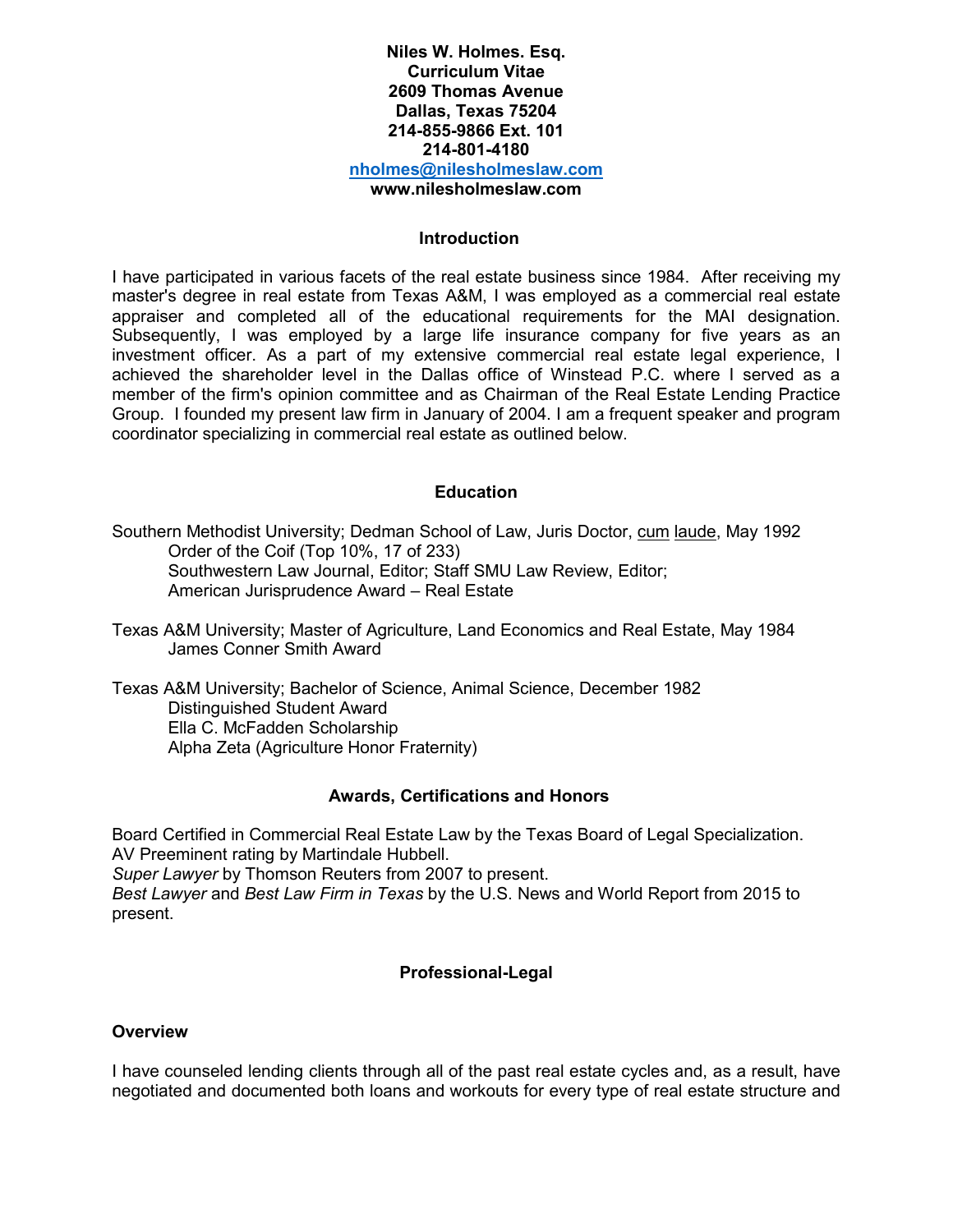project. I have extensive, in-depth experience, having closed more than 1,500 loans secured by commercial real estate in all 50 states, with loan sizes ranging from less than \$1 million to in excess of \$280 million.

My clients are primarily commercial institutional lenders, including banks regulated by federal and state agencies. With my clients being active in all national markets, I regularly handle commercial financial transactions collateralized by office, retail, apartment, condominium, senior living, industrial and special use projects in Texas and throughout the United States.

I have documented and negotiated virtually every kind of financing structure, from single projects to multi-property pools, and financing type, such as acquisition, development, construction, bridge or mezzanine.

During a number of downturns and corrections in the real estate economy, I have guided my clients through restructuring with innovative solutions. I have extensive experience in modifications, foreclosures and loan sales.

## **Niles Holmes PC** January 2004 to Present Law Firm Founding Partner and President

Niles Holmes PC was formed in January of 2004 as a boutique real estate law firm to provide more specialized legal representation to financial institutions on a national basis for their commercial real estate lending and servicing requirements. Niles Holmes PC was named as a *Best Law Firm in Texas* by the U.S. News and World Report from 2015 to present.

**Shareholder** Associate

**Winstead PC** March 1994 to January 1995 and Law Firm January 1998 to January 2004

Winstead PC is a Texas based national full service law firm. I achieved the status of shareholder in the Dallas office of the real estate section of Winstead P.C. where I served as a member of the firm's opinion committee and as Chairman of the Real Estate Lending Practice Group.

Law Firm Founding Partner

**Irons & Holmes P.C I.e. 2008 January 1995 to January 1998** 

Irons and Holmes PC was formed in January of 1995 as a boutique real estate law firm to provide more specialized legal representation to financial institutions on a national basis specializing in small business administration lending and hospitality industry lending, acquisitions and dispositions.

**PMC Commercial Trust**  General Counsel

**PMC Capital, Inc.** November 1993 to March 1994

Primarily engaged in the closing and servicing of commercial real estate loans for a \$100 million publicly traded company and a \$50 million publicly traded real estate investment trust.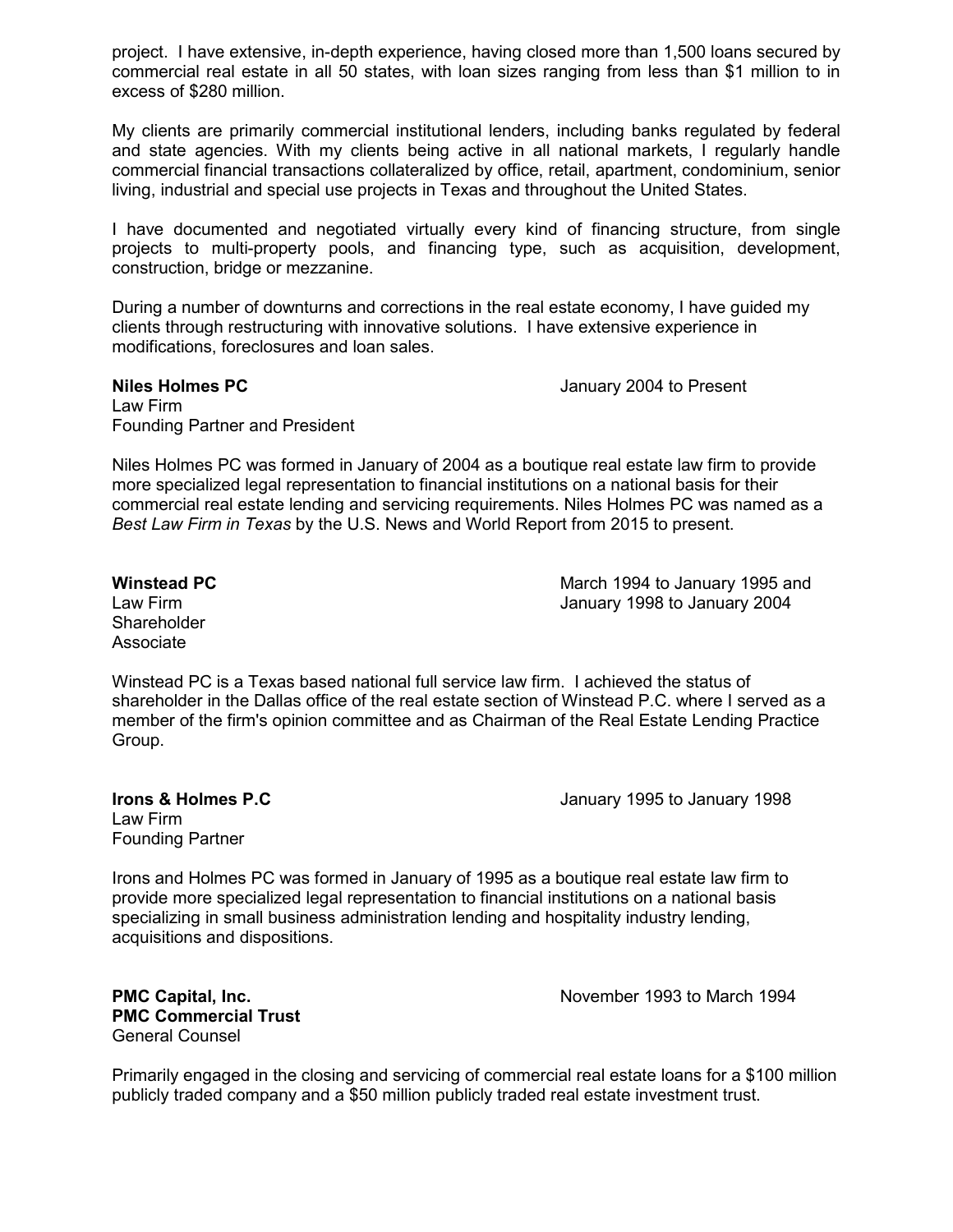Supervision and management of a seven person closing department.

Law Firm Associate

**Johnson & Gibbs, P.C. December 1991 to November 1993** 

Johnson & Gibbs, P.C was a Texas based national full service law firm. I achieved the status of associate in the Dallas office of Johnson & Gibbs, P.C. where I served as a member of the real estate section and participated in all aspects of commercial real estate.

## **Professional-Business**

## **John Hancock Financial Services** January 1985 to September 1989

Agricultural Investment Department Dallas, Texas Agricultural Investment Officer

## Real Estate Appraisal.

The completion of more than 100 appraisals of farms, ranches, orchards, feed lots and industrial properties.

## Agribusiness Investment Group.

Participation in a national internal five member group which resulted in the origination of over \$40 million in loans to large agribusiness concerns.

## Workouts and Restructures.

Workout and restructure of more than one hundred loans including foreclosures and related bankruptcies

## Loan Portfolio Management.

The ongoing management of a loan portfolio consisting of hundreds of loans with an aggregate principal balance over 4100 million in a five state geographical area.

## Sales, Management and Investment Analysis.

Responsibility for the management and sales of all acquired assets. The programing of Lotus 1-2-3 based investment analyses.

**J. R. Kimball, Inc.** The same of the same of the same of the May 1984 to January 1985

Commercial Real Estate Fee Appraiser

# Commercial Real Estate Appraisal.

Appraisal of most types of commercial real estate including apartments, office buildings, raw land, mini warehouse, residential subdivisions and industrial properties.

# Discounted Cash Flow Analysis.

Programming of discounted cash flow analysis programs in Lotus 1-2-3 for a wide variety of types of commercial real estate projects.

## Education requirements.

Satisfaction of all educational requirements for both the MAI and ARA appraisal designations.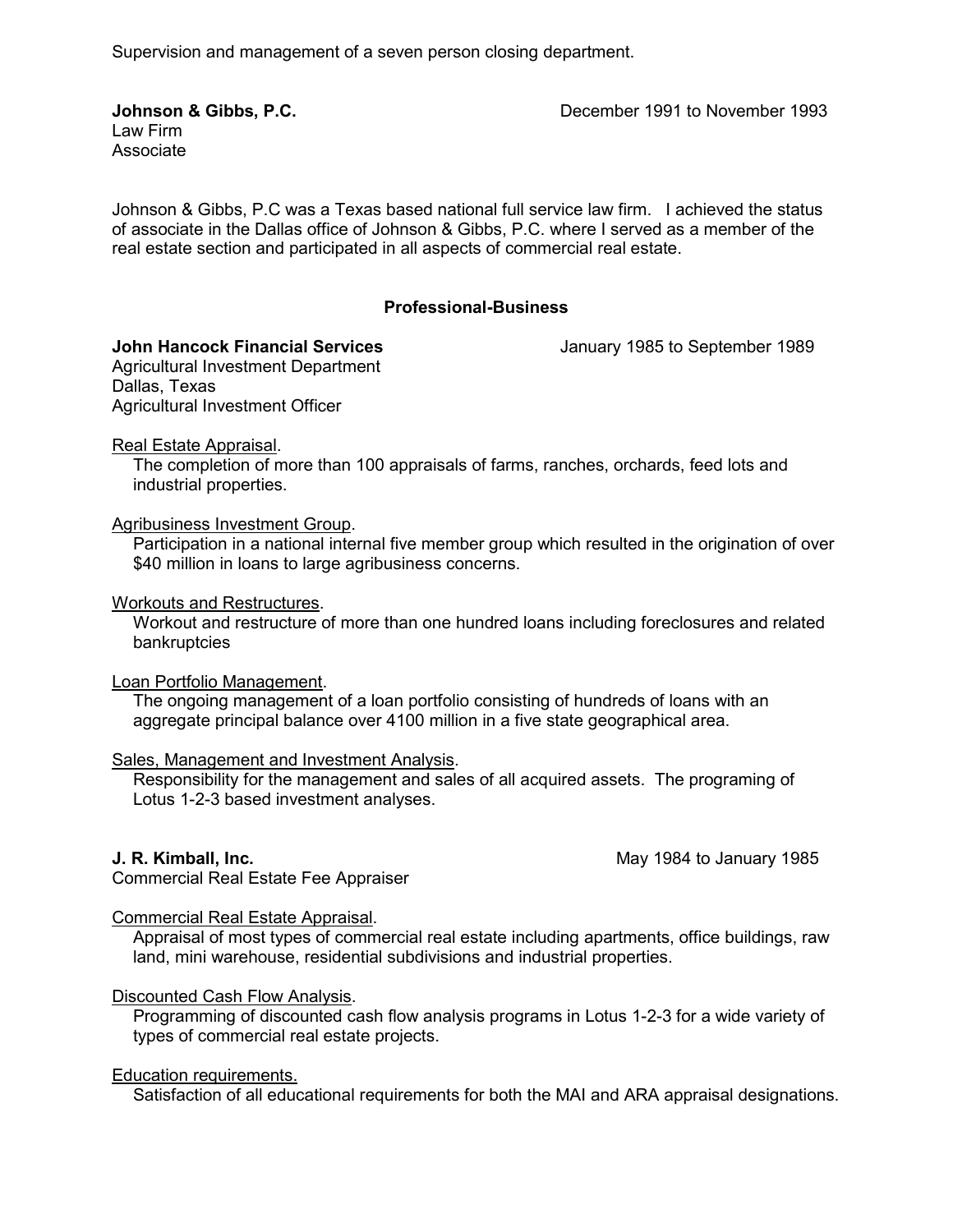# **Professional-Academic**

## **Professional Continuing Legal Education**

- Author/Speaker, Program Coordinator, Modification and Workout Documentation: This Time It's Contagious, Mortgage Lending Institute, University of Texas School of Law (September 2020)
- Author/Speaker, What's Really Negotiable in Lender Transactions? (What a lender wants!:What a borrower needs!), Advanced Real Estate Drafting Course (August 2020)
- Author/Speaker, Program Coordinator, How to Lose a Client With 10 or More Outdated Loan Provisions!, Mortgage Lending Institute, University of Texas School of Law (September 2020)
- Author/Speaker, HVCRE Changes and Other Federal Codes, Restrictions and Guidelines to Commercial Real Estate Lending, Mortgage Lending Institute, University of Texas School of Law (September 2018)
- Author/Speaker, Financial Covenants for Commercial Real Estate Lending Transactions, Mortgage Lending Institute, University of Texas School of Law (October 2012)
- Author/Speaker, Evolving Loan Structures, Mortgage Lending Institute, University of Texas School of Law (September 2011)
- Author/Speaker, Drafting Creative Financing Documents, Advanced Real Estate Drafting Course (March 2011)
- Author/Speaker, Real Estate Workouts, Advanced Real Estate Drafting Course (March 2010)
- Author/Speaker, Commercial Lending Coordinator, Financial Covenants for Lawyers, Advanced Real Estate Law Course (July 2004)
- Author/Speaker, Preforeclosure Documentation II (This time it is getting personal!), Advanced Real Estate Drafting Course (March 2004)
- Author/Speaker, Commercial Lending Coordinator, Workouts in the 21st Century, Advanced Real Estate Law Course (July 2003)
- Author/Speaker, Program Coordinator, Preforeclosure Documentation, Advanced Real Estate Drafting Course (March 2003)
- Author/Speaker, Form of Lender's Texas Title and Survey Objection Letter, Advanced Real Estate Drafting Course (March 2002)
- Author/Speaker, Texas Annotated Deed of Trust, Mortgage Lending Institute, University of Texas School of Law (October 1999)
- Author, Purchase and Sale Agreements, CLE International (October 1994)